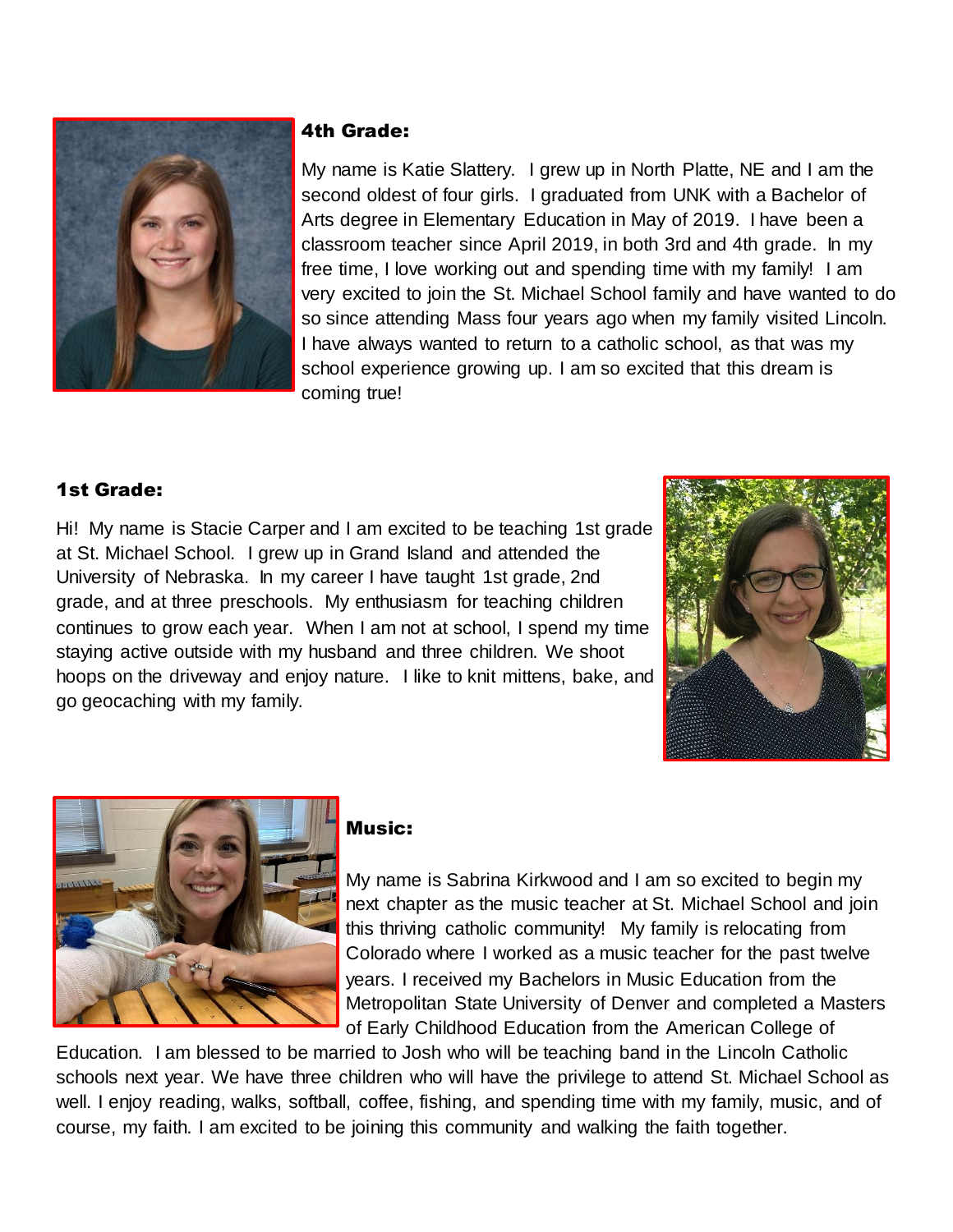#### Kindergarten:

Hello! My Name is Caitlin McAndrew-Beckman or Miss. Mac! I just graduated from Emporia State University with my B.S.E in Elementary Education. This will be my first year teaching, however I student taught in both Kindergarten and 3rd grade during my time at Emporia. I grew up in Lawrence, Kansas so moving to Lincoln is a very exciting transition for me! In my free time, I enjoy working out, especially running, and creating.





#### Library:

Mary Miller is joining St. Michael from Randolph Public Schools where she was last an elementary principal. Mary also has experience instructing Social Science, teaching P.E. and coaching. Mary graduated with a Master's Degree from Doane College after receiving her Bachelor's from Dana College. Married for almost 35 years, Mary and her husband, Jon, have 2 children and 2 grandchildren, one of which will be a student at St. Michael School. In her free time, Mary enjoys reading and crafting!

#### Middle School Math/Religion:

My name is Marie Foley and I am originally from Lincoln Nebraska, where I was raised in an amazing Catholic family in St. Peter's Parish. I attended the University of Nebraska-Lincoln and received a degree in Secondary Education for Math. During college, I met the Lord in a profound way, and although I loved my students and teaching - Jesus called me to join is His Mission by serving with FOCUS. I am excited that the Lord has called me back to serve in the Lincoln Diocese and at St. Michael's School. In my free time, I enjoy coaching volleyball, cheering on the Huskers, running half marathons, drinking a plethora of coffee, and traveling to foreign countries.

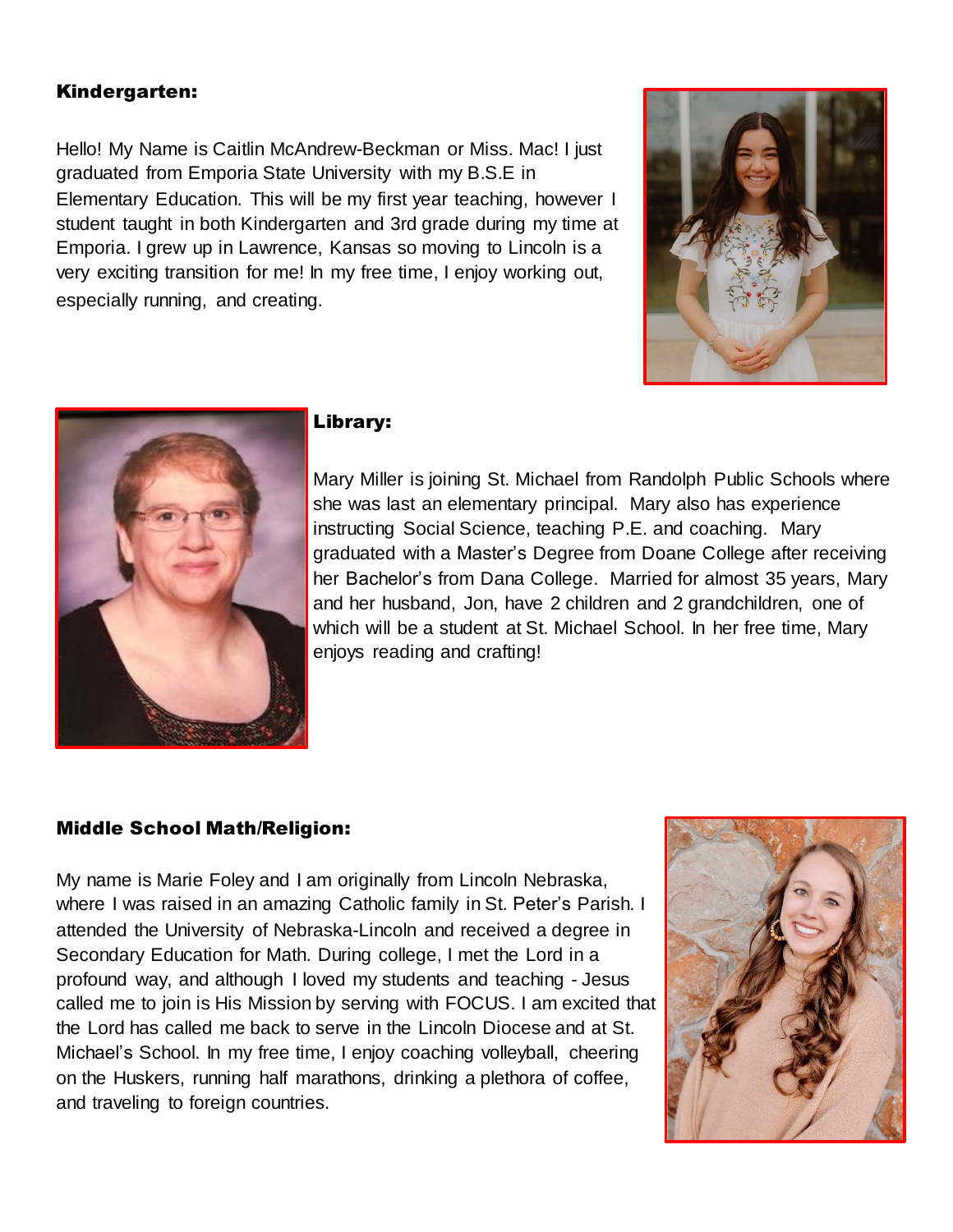

## Para / Director of EDC:

My name is Emily Rodriguez, and I am originally from Wellington, Colorado, but have lived in Lincoln since attending the University of Nebraska-Lincoln from which I graduated in 2021. I have spent the last 7 years working in various child care programs from preschools to summer camps and after school programs. In my free time, I enjoy hanging out with my friends and family, watching sports and TV, and playing with my corgi, Capri. Working for a Catholic school has always been something I've wanted since attending Catholic school as a child. I am very blessed and thankful for this opportunity and look forward to working with all the families of St. Michael School.

# Middle School ELA:

My name is Janyce Ostrander and I was born and raised in Hastings, Nebraska and graduated from St. Cecilia High School. I received my undergrad and graduate degrees from Doane College in Crete. I taught for 3 years in Geneva, 10 years in Lincoln, and the last 21 years in Crete, all upper elementary and middle school. After losing my husband to cancer in 2021, I moved to Lincoln and joined Saint Michael Parish. I enjoy spending time with my 2 grown sons, my extended family, and doing anything that involves the outdoors. I am very much looking forward to learning and growing with you.





## 1st Grade:

My name is Emily Peters. I grew up in a small rural community near Lewis and Clark Lake before moving to Lincoln. I graduated from Pius X High School ('09) and originally went to UNL for Vocal Performance before taking a break and meeting my husband, Alex. We have three children (Lochlan almost 4 years old, Rowan almost 3 years old, and Maren just turned 1) with a fourth joining us in July! I'll complete my bachelors in

education this fall from UNK and I am beyond blessed to be joining the St. Michael's team.